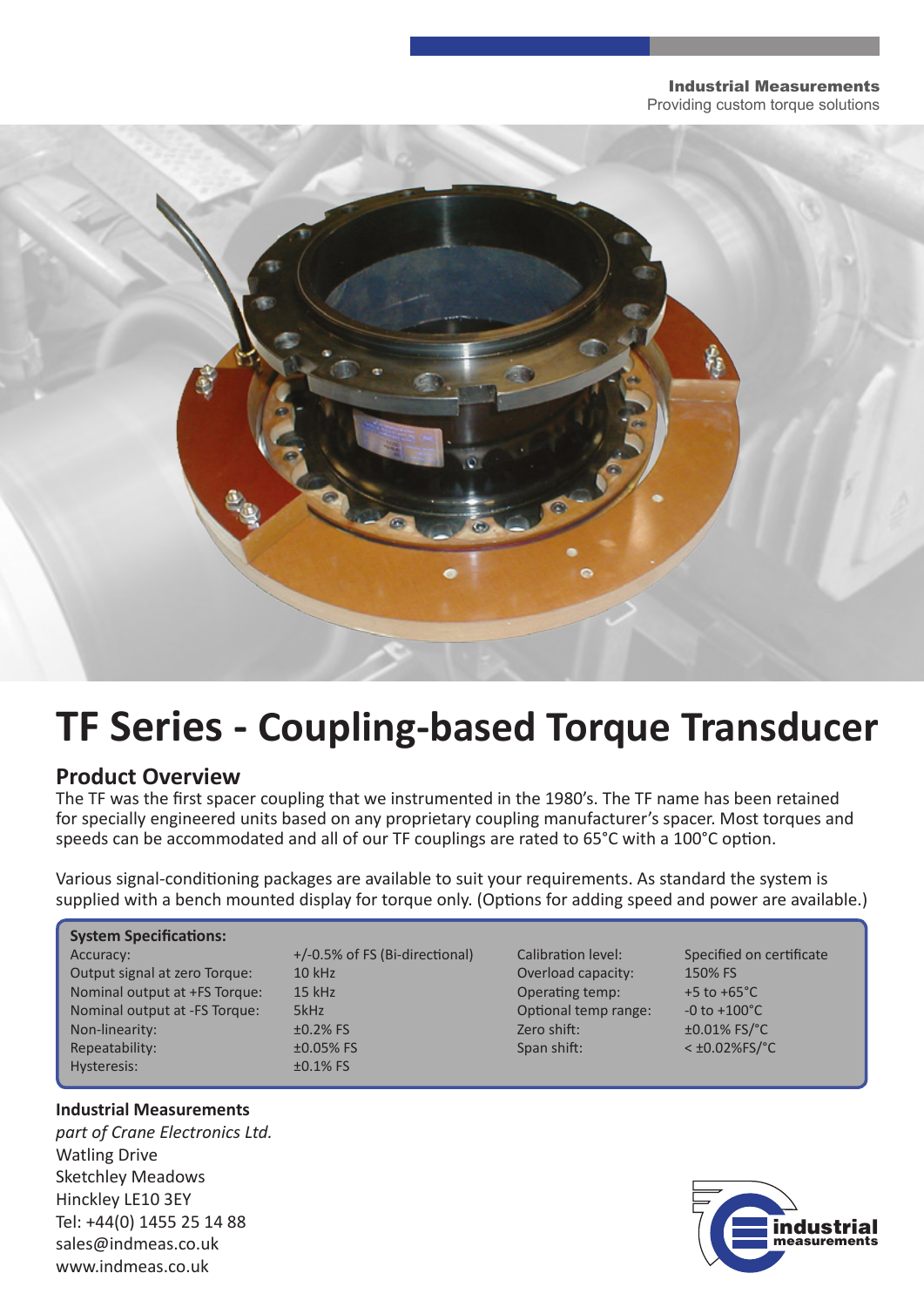#### Industrial Measurements Providing custom torque solutions

As of 2013 the system is **ATEX approved** and Certified by MET Laboratories to meet **CSA Standard** C22.2.

ATEX Certified for Zone 2 (ATEX Category 3) all gas groups T4 IEC61010 certified

CSA listing number:-E113696 Complies with CSA C22.2 No. 213-M1987 Class 1, Division 2, Groups A, B, C, D.

## **Dimensions**



| <b>TFC</b> | <b>Rated Torque</b> | <b>Max Speed</b> |            | <b>Min</b>  | ØВ    | c  | D   | E  |
|------------|---------------------|------------------|------------|-------------|-------|----|-----|----|
|            | (Nm)                | <b>Balanced</b>  | Unbalanced | <b>DBSE</b> | (Max) |    |     |    |
| 0013       | 125                 | 25000            | 7000       | 190         | 36    | 54 | 86  | 40 |
| 0027       | 315                 | 20000            | 6000       | 215         | 46    | 69 | 105 | 45 |
| 0075       | 715                 | 16500            | 5200       | 240         | 65    | 90 | 130 | 55 |



| <b>TFC</b> | <b>Rated Torque</b> | <b>Max Speed</b> |            | <b>Min</b>  | ØB    | Ċ   | D   | E   |
|------------|---------------------|------------------|------------|-------------|-------|-----|-----|-----|
|            | (Nm)                | <b>Balanced</b>  | Unbalanced | <b>DBSE</b> | (Max) |     |     |     |
| 0135       | 1290                | 14400            | 4800       | 225         | 80    | 112 | 152 | 62  |
| 0230       | 2200                | 12000            | 4700       | 255         | 90    | 131 | 179 | 70  |
| 0300       | 2900                | 15300            | 5700       | 255         | 84    | 119 | 155 | 84  |
| 0500       | 4800                | 12800            | 5000       | 275         | 100   | 143 | 185 | 100 |
| 0750       | 7000                | 11300            | 4600       | 295         | 110   | 161 | 209 | 110 |
| 1050       | 10000               | 10100            | 4200       | 315         | 134   | 187 | 235 | 134 |
| 1500       | 14300               | 9000             | 3900       | 340         | 148   | 208 | 262 | 148 |
| 2000       | 19000               | 8200             | 3700       | 365         | 161   | 225 | 288 | 161 |

Other ratings and customer sizes are available.

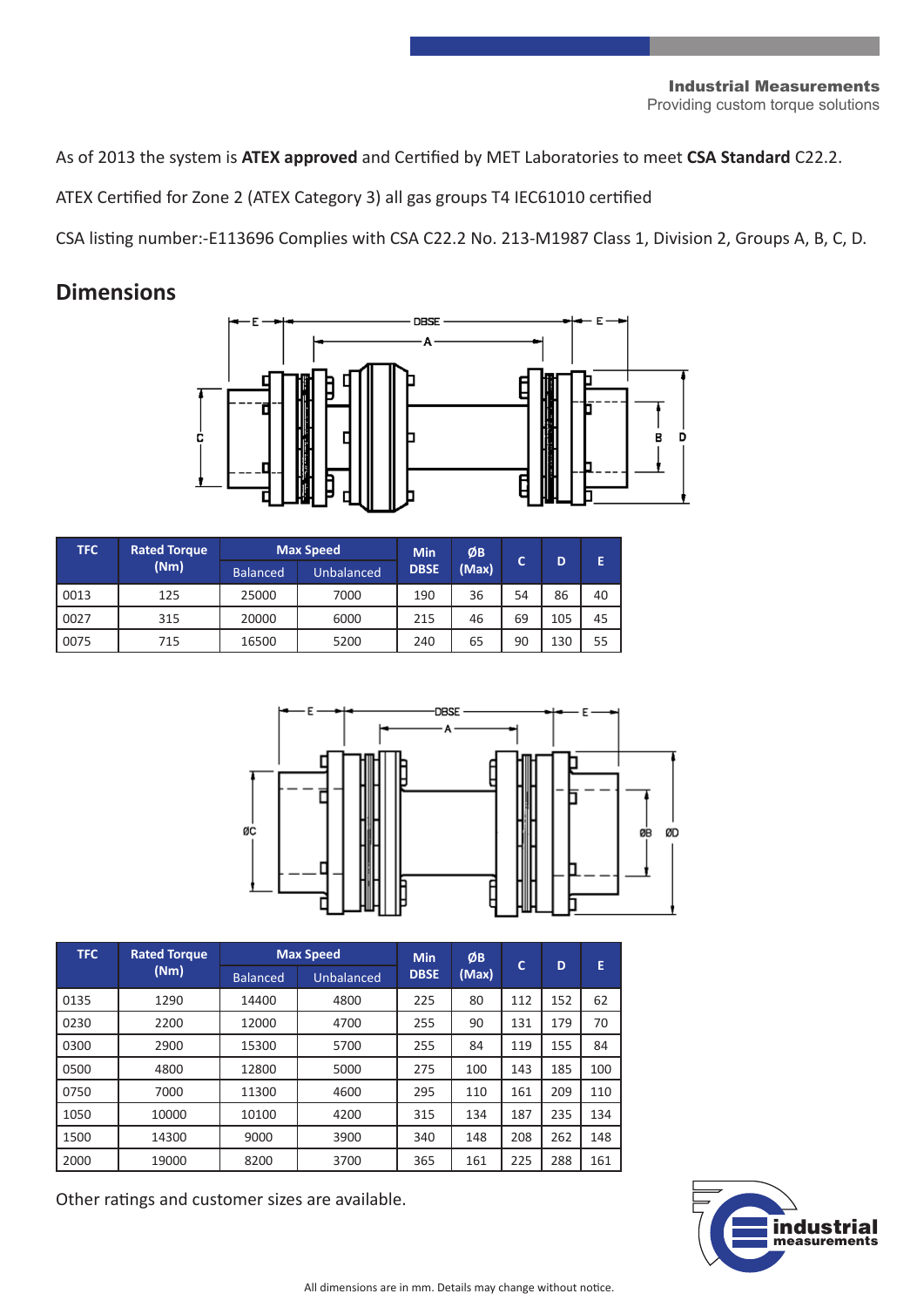## **System Schematic** (Torque only)



Signal Conditioning Unit (Bench Mounted) Output Options:- 4-12-20mA, +/-10Vdc.

Other display option:-

- Bench mounted display for speed, output signal 0-10Vdc
- 19" rack, for torque, speed and power, or a combination.
- Wall mounted cabinet